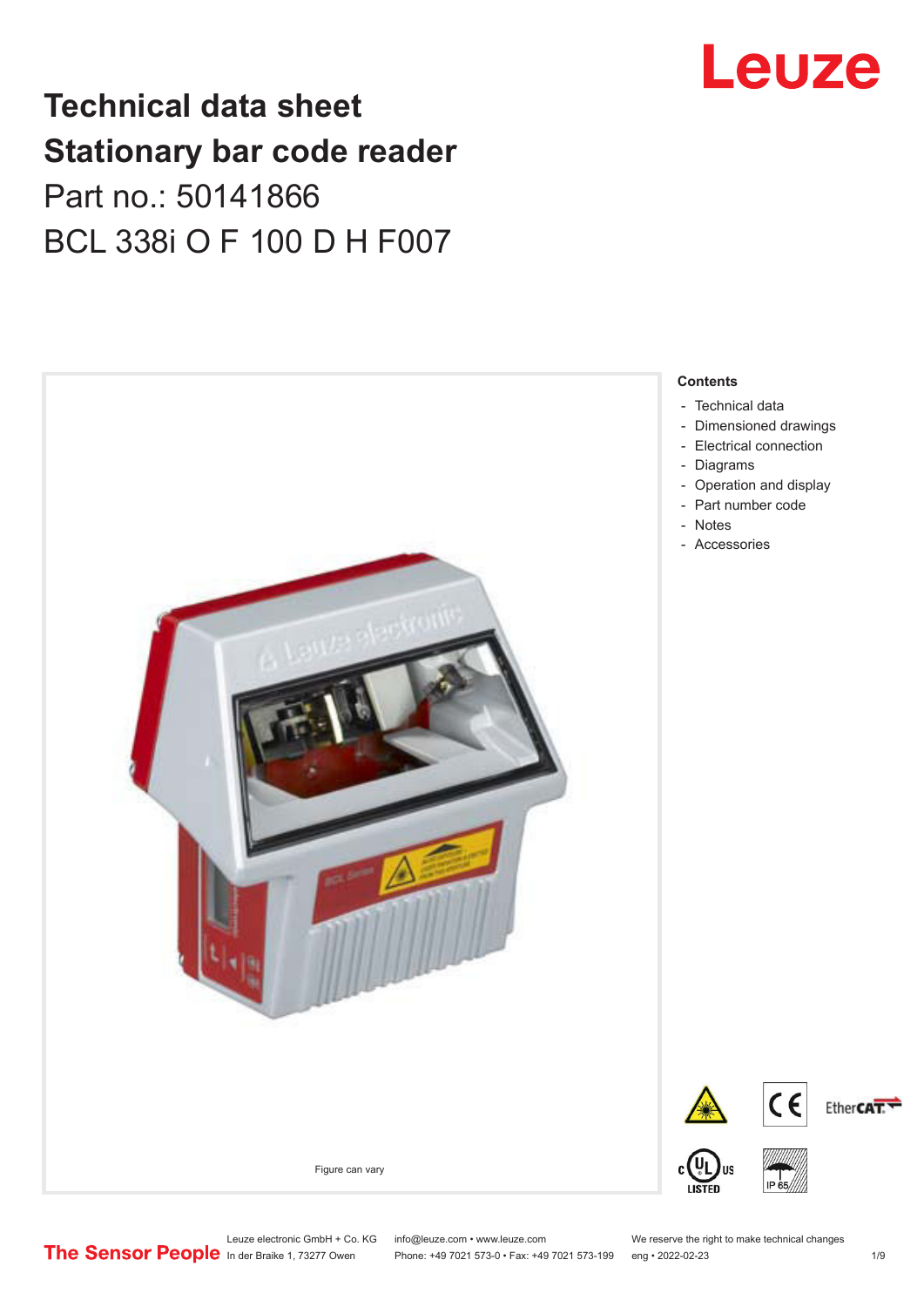### <span id="page-1-0"></span>**Technical data**

## Leuze

| <b>Series</b>                              | <b>BCL 300i</b>                                            |
|--------------------------------------------|------------------------------------------------------------|
|                                            |                                                            |
| <b>Special version</b>                     |                                                            |
| <b>Special version</b>                     | Heating                                                    |
| <b>Functions</b>                           |                                                            |
| <b>Functions</b>                           | Alignment mode                                             |
|                                            | AutoConfig                                                 |
|                                            | AutoControl                                                |
|                                            | AutoReflAct                                                |
|                                            | Code fragment technology                                   |
|                                            | Heating                                                    |
|                                            | <b>LED</b> indicator                                       |
|                                            | Reference code comparison                                  |
| <b>Characteristic parameters</b>           |                                                            |
| <b>MTTF</b>                                | 110 years                                                  |
| <b>Read data</b>                           |                                                            |
| Code types, readable                       | 2/5 Interleaved                                            |
|                                            | Codabar                                                    |
|                                            | Code 128                                                   |
|                                            | Code 39                                                    |
|                                            | Code 93                                                    |
|                                            | <b>EAN 8/13</b>                                            |
|                                            | GS1 Databar Expanded                                       |
|                                            | <b>GS1 Databar Limited</b>                                 |
|                                            | <b>GS1 Databar Omnidirectional</b>                         |
|                                            | <b>UPC</b>                                                 |
| Scanning rate, typical                     | $1,000$ scans/s                                            |
| Bar codes per reading gate, max.<br>number | 64 Piece(s)                                                |
|                                            |                                                            |
| <b>Optical data</b>                        |                                                            |
| <b>Reading distance</b>                    | 80  455 mm                                                 |
| <b>Light source</b>                        | Laser, Red                                                 |
| Wavelength                                 | 655 nm                                                     |
| Laser class                                | 1, IEC/EN 60825-1:2014                                     |
| <b>Transmitted-signal shape</b>            | Continuous                                                 |
| <b>Modulus size</b>                        | $0.30.5$ mm                                                |
| Reading method                             | Oscillating-mirror scanner                                 |
| <b>Beam deflection</b>                     | Via rotating polygon wheel + stepping<br>motor with mirror |
| Light beam exit                            | Zero position at side at angle less than<br>$90^{\circ}$   |
| <b>Oscillating mirror frequency</b>        | 10 Hz                                                      |
| Max. swivel angle                          | 15°                                                        |
|                                            |                                                            |

| <b>Interface</b>                          |                                                                                              |  |  |  |
|-------------------------------------------|----------------------------------------------------------------------------------------------|--|--|--|
| <b>Type</b>                               | <b>EtherCAT</b>                                                                              |  |  |  |
| <b>EtherCAT</b>                           |                                                                                              |  |  |  |
| <b>Function</b>                           | Process                                                                                      |  |  |  |
| <b>Transmission protocol</b>              | EtherCAT, CoE and EoE                                                                        |  |  |  |
| <b>Service interface</b>                  |                                                                                              |  |  |  |
| Type                                      | <b>USB 2.0</b>                                                                               |  |  |  |
| USB                                       |                                                                                              |  |  |  |
| <b>Function</b>                           | Configuration via software<br>Service                                                        |  |  |  |
| <b>Connection</b>                         |                                                                                              |  |  |  |
| <b>Number of connections</b>              | 1 Piece(s)                                                                                   |  |  |  |
| <b>Connection 1</b>                       |                                                                                              |  |  |  |
| <b>Function</b>                           | <b>BUS IN</b>                                                                                |  |  |  |
|                                           | Connection to device                                                                         |  |  |  |
|                                           | Data interface                                                                               |  |  |  |
|                                           | PWR / SW IN / OUT                                                                            |  |  |  |
|                                           | Service interface                                                                            |  |  |  |
| <b>Type of connection</b>                 | Plug connector, It is essential to use a<br>connection unit when commissioning the<br>device |  |  |  |
| No. of pins                               | $32 - pin$                                                                                   |  |  |  |
| Type                                      | Male                                                                                         |  |  |  |
| <b>Mechanical data</b>                    |                                                                                              |  |  |  |
| Design                                    | Cubic                                                                                        |  |  |  |
| Dimension (W x H x L)                     | 125 mm x 58 mm x 110 mm                                                                      |  |  |  |
| <b>Housing material</b>                   | Metal                                                                                        |  |  |  |
| <b>Metal housing</b>                      | Diecast aluminum                                                                             |  |  |  |
| Lens cover material                       | Glass                                                                                        |  |  |  |
| Net weight                                | 580 g                                                                                        |  |  |  |
| <b>Housing color</b>                      | Red                                                                                          |  |  |  |
|                                           | Silver                                                                                       |  |  |  |
| Type of fastening                         | Dovetail grooves                                                                             |  |  |  |
|                                           | Fastening on back                                                                            |  |  |  |
|                                           | Via optional mounting device                                                                 |  |  |  |
| <b>Operation and display</b>              |                                                                                              |  |  |  |
| Type of display                           | LED                                                                                          |  |  |  |
|                                           | Monochromatic graphic display, 128 x 32<br>pixels                                            |  |  |  |
| <b>Number of LEDs</b>                     | 2 Piece(s)                                                                                   |  |  |  |
| Type of configuration                     | Via web browser                                                                              |  |  |  |
| <b>Operational controls</b>               | Button(s)                                                                                    |  |  |  |
| <b>Environmental data</b>                 |                                                                                              |  |  |  |
| Ambient temperature, operation            | $-3540 °C$                                                                                   |  |  |  |
| Ambient temperature, storage              | $-20$ 70 °C                                                                                  |  |  |  |
| <b>Relative humidity (non-condensing)</b> | 090%                                                                                         |  |  |  |
|                                           |                                                                                              |  |  |  |
|                                           |                                                                                              |  |  |  |
|                                           |                                                                                              |  |  |  |
|                                           |                                                                                              |  |  |  |
|                                           |                                                                                              |  |  |  |

#### **Protective circuit** Polarity reversal protection

| Performance data              |              |
|-------------------------------|--------------|
| Supply voltage U <sub>p</sub> | 18  30 V, DC |
| Power consumption, max.       | 45 W         |
| Inputs/outputs selectable     |              |

| Output current, max.                           | 60 mA |
|------------------------------------------------|-------|
| Number of inputs/outputs selectable 2 Piece(s) |       |
| Input current, max.                            | 8 mA  |
|                                                |       |
|                                                |       |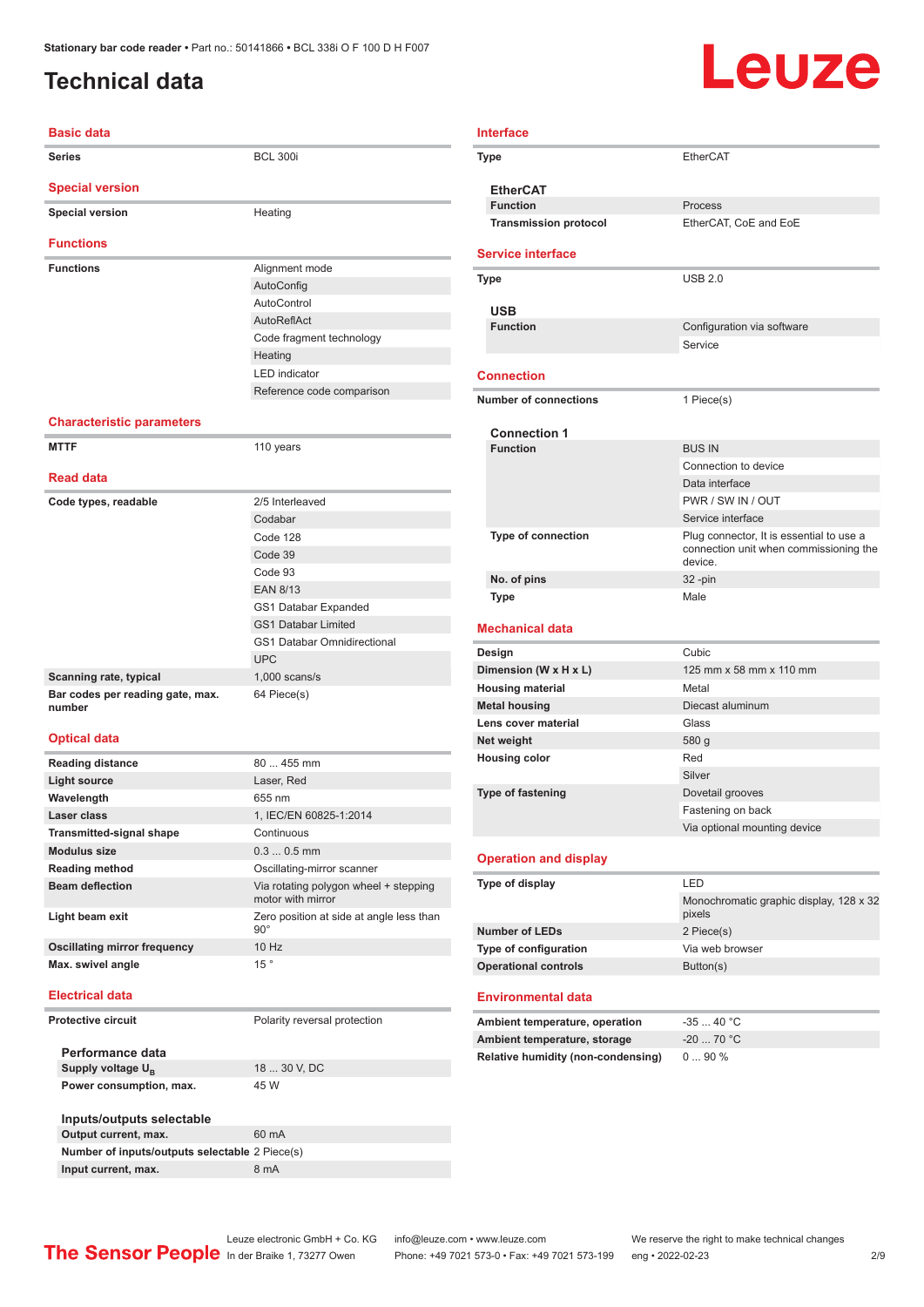### <span id="page-2-0"></span>**Technical data**

# Leuze

#### **Certifications**

| Degree of protection                                               | IP 65                    |
|--------------------------------------------------------------------|--------------------------|
| <b>Protection class</b>                                            | Ш                        |
| <b>Certifications</b>                                              | c UL US                  |
| Test procedure for EMC in accordance EN 55022                      |                          |
| with standard                                                      | EN 61000-4-2, -3, -4, -6 |
| Test procedure for shock in<br>accordance with standard            | IEC 60068-2-27, test Ea  |
| Test procedure for continuous shock<br>in accordance with standard | IEC 60068-2-29, test Eb  |
| Test procedure for vibration in<br>accordance with standard        | IEC 60068-2-6, test Fc   |

#### **Dimensioned drawings**

All dimensions in millimeters







#### **Classification**

| <b>Customs tariff number</b> | 84719000 |
|------------------------------|----------|
| <b>ECLASS 5.1.4</b>          | 27280102 |
| <b>ECLASS 8.0</b>            | 27280102 |
| <b>ECLASS 9.0</b>            | 27280102 |
| ECLASS 10.0                  | 27280102 |
| <b>ECLASS 11.0</b>           | 27280102 |
| ECLASS 12.0                  | 27280102 |
| <b>ETIM 5.0</b>              | EC002550 |
| <b>ETIM 6.0</b>              | EC002550 |
| <b>ETIM 7.0</b>              | EC002550 |

A Optical axis

- B Swivel angle of the laser beam: ± 20 °
- C Deflection angle of the laser beam:  $\pm$  30 $^{\circ}$
- D M4 thread (5 deep)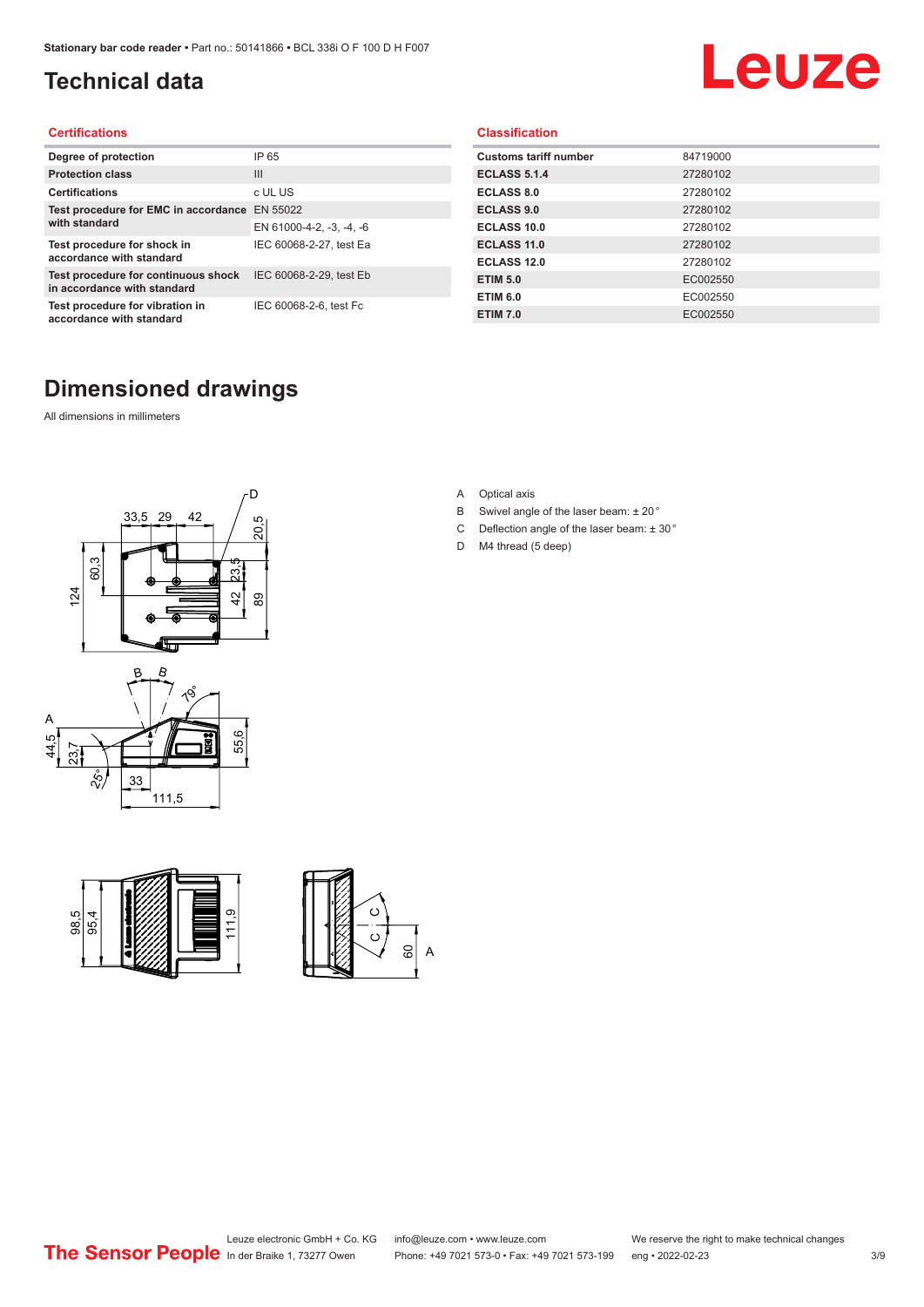#### <span id="page-3-0"></span>**Electrical connection**

## Leuze

#### **Connection 1**

| <b>Function</b>           | <b>BUS IN</b>                                                              |
|---------------------------|----------------------------------------------------------------------------|
|                           | Connection to device                                                       |
|                           | Data interface                                                             |
|                           | PWR / SW IN / OUT                                                          |
|                           | Service interface                                                          |
| <b>Type of connection</b> | Plug connector                                                             |
| <b>Type of connection</b> | It is essential to use a connection unit when<br>commissioning the device. |
| No. of pins               | $32 - pin$                                                                 |
| <b>Type</b>               | Male                                                                       |

#### **Diagrams**

#### Reading field curve



x Reading field distance [mm]

y Reading field width [mm]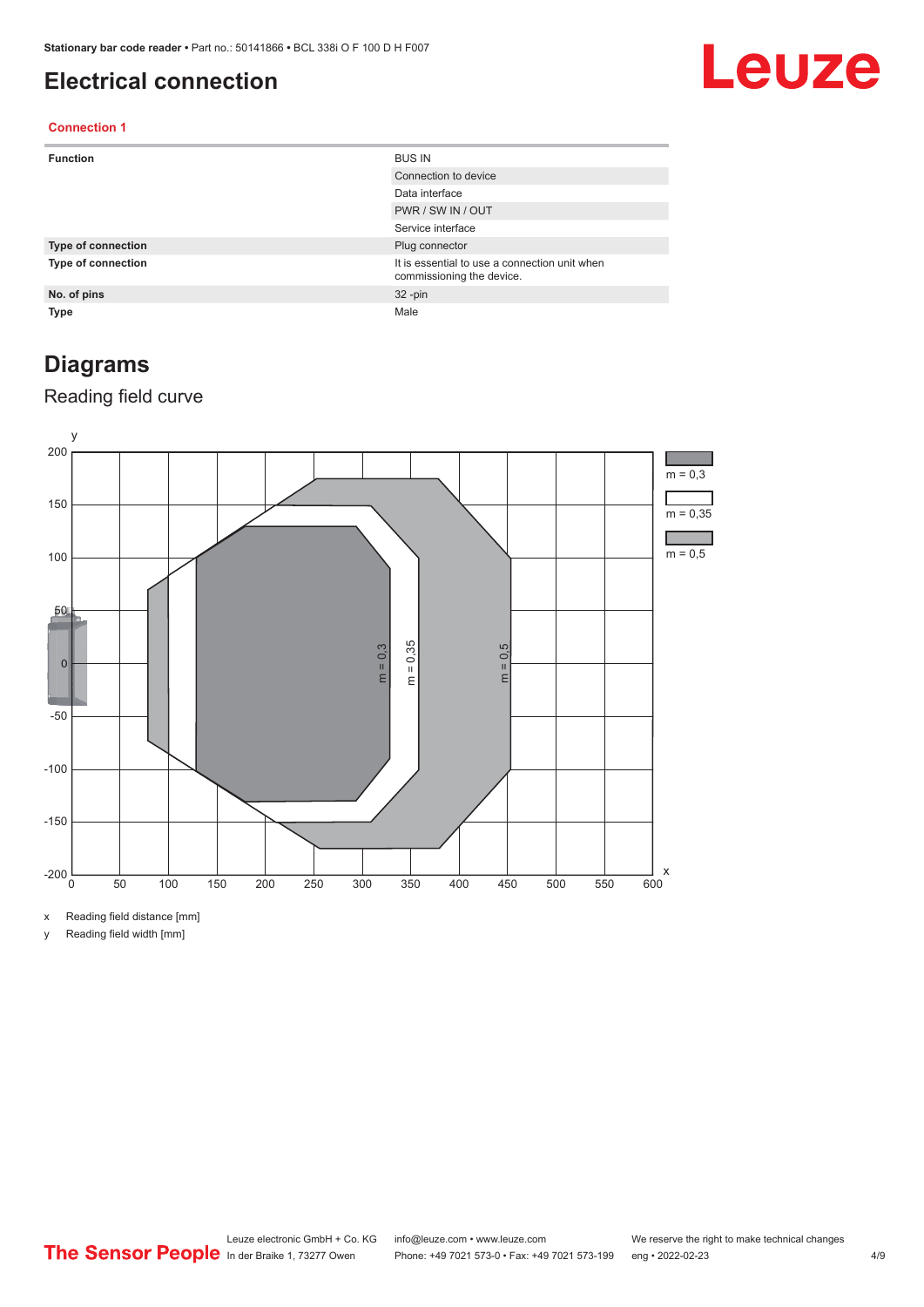#### <span id="page-4-0"></span>**Diagrams**

# Leuze

#### Lateral reading field curve



x Reading field distance [mm]

y Reading field height [mm]

#### **Operation and display**

| LED            |            | <b>Display</b>                        | <b>Meaning</b>                  |  |
|----------------|------------|---------------------------------------|---------------------------------|--|
|                | <b>PWR</b> | Green, flashing                       | Device ok, initialization phase |  |
|                |            | Green, continuous light               | Device OK                       |  |
|                |            | Green, briefly off - on               | Reading successful              |  |
|                |            | green, briefly off - briefly red - on | Reading not successful          |  |
|                |            | Orange, continuous light              | Service mode                    |  |
|                |            | Red, flashing                         | Device OK, warning set          |  |
|                |            | Red, continuous light                 | Error, device error             |  |
| $\overline{2}$ | <b>BUS</b> | Green, flashing                       | Initialization                  |  |
|                |            | Green, continuous light               | Bus operation ok                |  |
|                |            | Red, flashing                         | Communication error             |  |
|                |            | Red, continuous light                 | Bus error                       |  |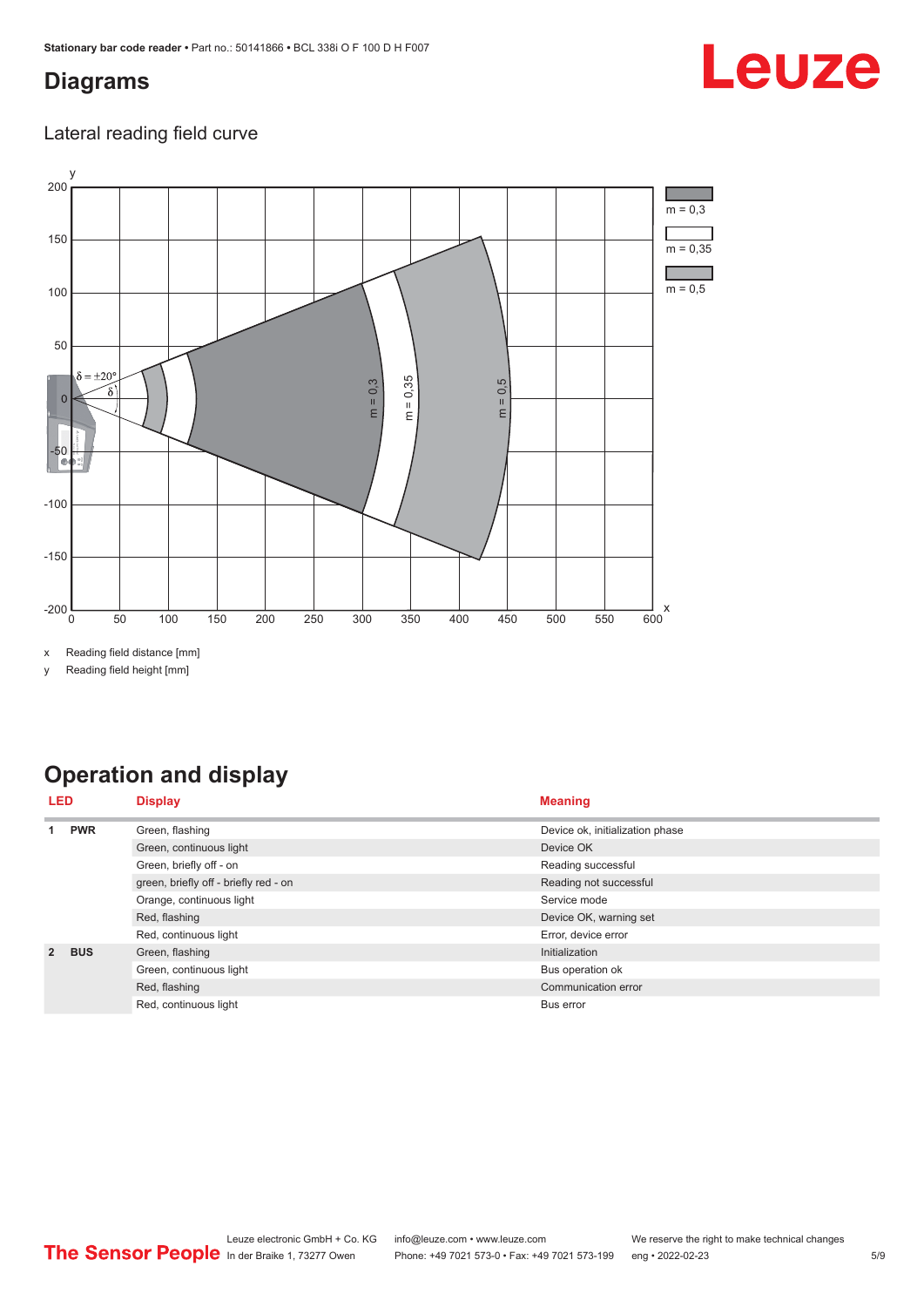#### <span id="page-5-0"></span>**Part number code**

Leuze

Part designation: **BCL XXXX YYZ AAA BB CCCC**

| <b>BCL</b>  | <b>Operating principle</b><br>BCL: bar code reader                                                                                                                                                                                       |
|-------------|------------------------------------------------------------------------------------------------------------------------------------------------------------------------------------------------------------------------------------------|
| <b>XXXX</b> | Series/interface (integrated fieldbus technology)<br>300i: RS 232 / RS 422 (stand-alone)<br>301i: RS 485 (multiNet slave)<br>304i: PROFIBUS DP<br>308i: EtherNet TCP/IP, UDP<br>338i: EtherCAT<br>348i: PROFINET RT<br>358i: EtherNet/IP |
| YY          | <b>Scanning principle</b><br>S: line scanner (single line)<br>R1: line scanner (raster)<br>O: oscillating-mirror scanner (oscillating mirror)                                                                                            |
| z           | <b>Optics</b><br>N: High Density (close)<br>M: Medium Density (medium distance)<br>F: Low Density (remote)<br>L: Long Range (very large distances)<br>J: ink-jet (depending on the application)                                          |
| <b>AAA</b>  | <b>Beam exit</b><br>100: lateral<br>$102:$ front                                                                                                                                                                                         |
| <b>BB</b>   | <b>Special equipment</b><br>D: With display<br>H: With heating<br>DH: optionally with display and heating<br>P: plastic exit window                                                                                                      |
| CCCC        | <b>Functions</b><br>F007: optimized process data structure                                                                                                                                                                               |
| <b>Note</b> |                                                                                                                                                                                                                                          |



 $\%$  A list with all available device types can be found on the Leuze website at www.leuze.com.

#### **Notes**

| Observe intended use!                                                                                                                                                                                                         |
|-------------------------------------------------------------------------------------------------------------------------------------------------------------------------------------------------------------------------------|
| $\%$ This product is not a safety sensor and is not intended as personnel protection.<br>$\&$ The product may only be put into operation by competent persons.<br>♦ Only use the product in accordance with its intended use. |

| <b>ATTENTION! LASER RADIATION - CLASS 1 LASER PRODUCT</b>                                                                                                                                                                                                                                                                                                                                                                                                                                                                                                   |
|-------------------------------------------------------------------------------------------------------------------------------------------------------------------------------------------------------------------------------------------------------------------------------------------------------------------------------------------------------------------------------------------------------------------------------------------------------------------------------------------------------------------------------------------------------------|
| The device satisfies the requirements of IEC/EN 60825-1:2014 safety regulations for a product of laser class 1 and complies with 21 CFR 1040.10 except<br>for conformance with IEC 60825-1 Ed. 3., as described in Laser Notice No. 56, dated May 8, 2019.<br>$\%$ Observe the applicable statutory and local laser protection regulations.<br>$\%$ The device must not be tampered with and must not be changed in any way.<br>There are no user-serviceable parts inside the device.<br>Repairs must only be performed by Leuze electronic GmbH + Co. KG. |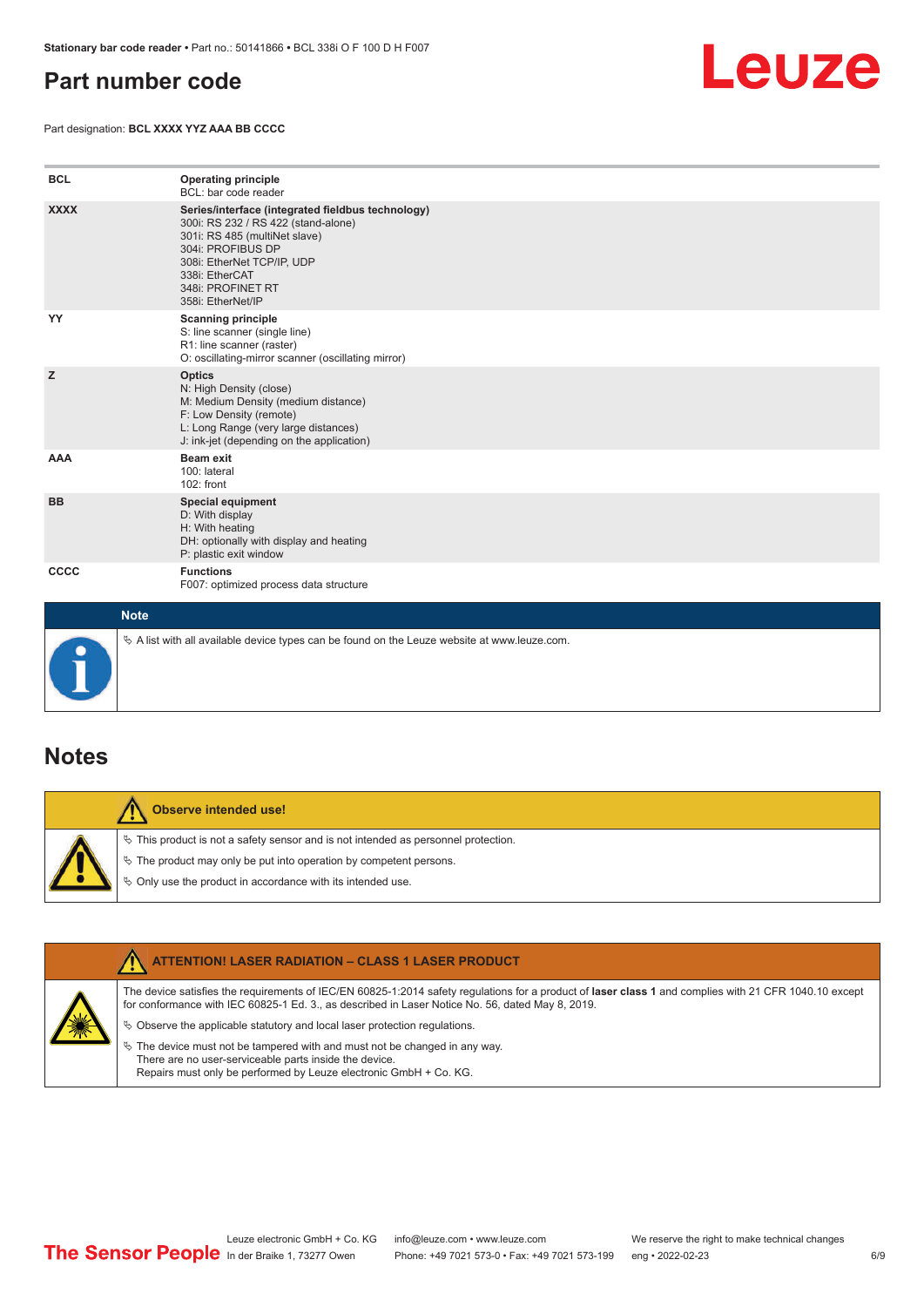## Leuze

#### **Accessories**

### Connection technology - Connection cables

|   | Part no. | <b>Designation</b>             | <b>Article</b>   | <b>Description</b>                                                                                                                                                                            |
|---|----------|--------------------------------|------------------|-----------------------------------------------------------------------------------------------------------------------------------------------------------------------------------------------|
| ₽ | 50132079 | KD U-M12-5A-V1-<br>050         | Connection cable | Connection 1: Connector, M12, Axial, Female, A-coded, 5-pin<br>Connection 2: Open end<br>Shielded: No<br>Cable length: 5,000 mm<br>Sheathing material: PVC                                    |
|   | 50135074 | <b>KS ET-M12-4A-P7-</b><br>050 | Connection cable | Suitable for interface: Ethernet<br>Connection 1: Connector, M12, Axial, Male, D-coded, 4-pin<br>Connection 2: Open end<br>Shielded: Yes<br>Cable length: 5,000 mm<br>Sheathing material: PUR |

### Connection technology - Interconnection cables

|   |            | Part no. | <b>Designation</b>                     | <b>Article</b>        | <b>Description</b>                                                                                                                                                                                                               |
|---|------------|----------|----------------------------------------|-----------------------|----------------------------------------------------------------------------------------------------------------------------------------------------------------------------------------------------------------------------------|
| Ħ | $\Box$     | 50117011 | <b>KB USB A - USB</b><br>miniB         | Service line          | Suitable for interface: USB<br>Connection 1: USB<br>Connection 2: USB<br>Shielded: Yes<br>Cable length: 1,500 mm<br>Sheathing material: PVC                                                                                      |
|   |            | 50137078 | <b>KSS ET-M12-4A-</b><br>M12-4A-P7-050 | Interconnection cable | Suitable for interface: Ethernet<br>Connection 1: Connector, M12, Axial, Male, D-coded, 4-pin<br>Connection 2: Connector, M12, Axial, Male, D-coded, 4-pin<br>Shielded: Yes<br>Cable length: 5,000 mm<br>Sheathing material: PUR |
|   | ti<br>Ultr | 50135081 | <b>KSS ET-M12-4A-</b><br>RJ45-A-P7-050 | Interconnection cable | Suitable for interface: Ethernet<br>Connection 1: Connector, M12, Axial, Male, D-coded, 4-pin<br>Connection 2: RJ45<br>Shielded: Yes<br>Cable length: 5,000 mm<br>Sheathing material: PUR                                        |

### Connection technology - Connection boxes

| Part no.   | <b>Designation</b> | <b>Article</b>  | <b>Description</b>                                                                                                                                         |
|------------|--------------------|-----------------|------------------------------------------------------------------------------------------------------------------------------------------------------------|
| 50134929 * | ME 338 103         | Connection unit | Suitable for: BCL 338i, BPS 338i<br>Suitable for interface: EtherCAT<br>Number of connections: 4 Piece(s)<br>Connection: Cable with connector, M12, 900 mm |
| 50134927 * | ME 338 104         | Connection unit | Suitable for: BCL 338i<br>Suitable for interface: EtherCAT<br>Number of connections: 5 Piece(s)<br>Connection: Cable with connector, M12, 900 mm           |
| 50134928 * | ME 338 214         | Connection unit | Suitable for: BCL 338i<br>Suitable for interface: EtherCAT<br>Number of connections: 5 Piece(s)<br>Connection: Cable with connector, M12, 600 mm           |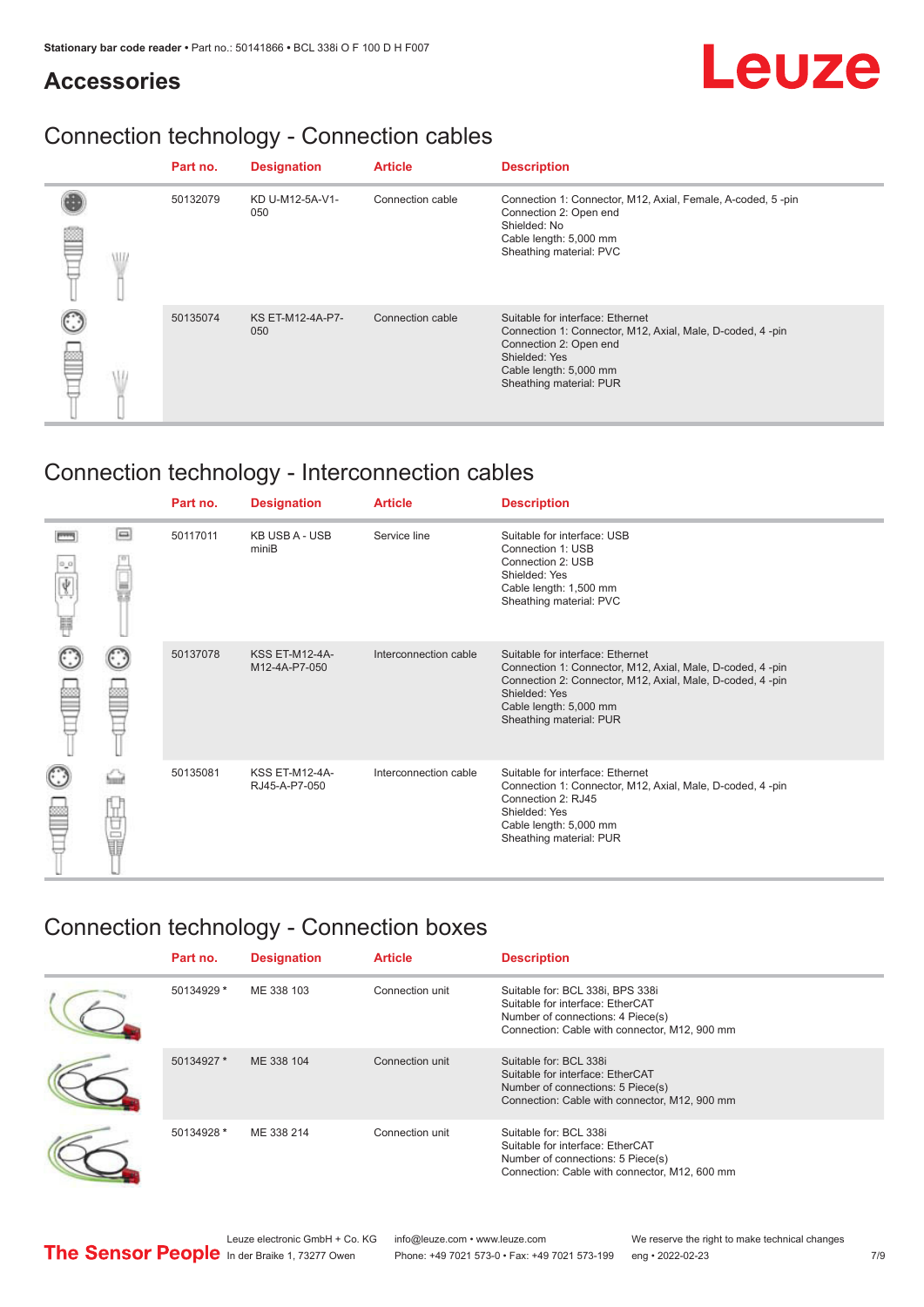#### **Accessories**

| Part no.   | <b>Designation</b> | <b>Article</b>  | <b>Description</b>                                                                                                                      |
|------------|--------------------|-----------------|-----------------------------------------------------------------------------------------------------------------------------------------|
| 50134931 * | MK 338             | Connection unit | Suitable for: BCL 338i, BPS 338i<br>Suitable for interface: EtherCAT<br>Number of connections: 4 Piece(s)<br>Connection: Terminal       |
| 50134930 * | <b>MS 338</b>      | Connection unit | Suitable for: BCL 338i, BPS 338i<br>Suitable for interface: EtherCAT<br>Number of connections: 4 Piece(s)<br>Connection: Connector, M12 |

\* Necessary accessories, please order separately

#### Mounting technology - Mounting brackets

|                   | Part no. | <b>Designation</b> | <b>Article</b>  | <b>Description</b>                                                                                                                                                                            |
|-------------------|----------|--------------------|-----------------|-----------------------------------------------------------------------------------------------------------------------------------------------------------------------------------------------|
| $\leftarrow$<br>× | 50121433 | BT 300 W           | Mounting device | Design of mounting device: Angle, L-shape<br>Fastening, at system: Through-hole mounting<br>Mounting bracket, at device: Screw type<br>Type of mounting device: Adjustable<br>Material: Metal |

#### Mounting technology - Rod mounts

| Part no. | <b>Designation</b> | <b>Article</b>  | <b>Description</b>                                                                                                                                                                                                                                                |
|----------|--------------------|-----------------|-------------------------------------------------------------------------------------------------------------------------------------------------------------------------------------------------------------------------------------------------------------------|
| 50121435 | $BT 56 - 1$        | Mounting device | Functions: Static applications<br>Design of mounting device: Mounting system<br>Fastening, at system: For 12 mm rod, For 14 mm rod, For 16 mm rod<br>Mounting bracket, at device: Clampable<br>Material: Metal<br>Tightening torque of the clamping jaws: $8 N·m$ |

#### Mounting technology - Other

| Part no. | <b>Designation</b> | <b>Article</b>  | <b>Description</b>                                                                                                                                 |
|----------|--------------------|-----------------|----------------------------------------------------------------------------------------------------------------------------------------------------|
| 50124941 | <b>BTU 0300M-W</b> | Mounting device | Fastening, at system: Through-hole mounting<br>Mounting bracket, at device: Clampable, Groove mounting, Suited for M4<br>screws<br>Material: Metal |

**Leuze**